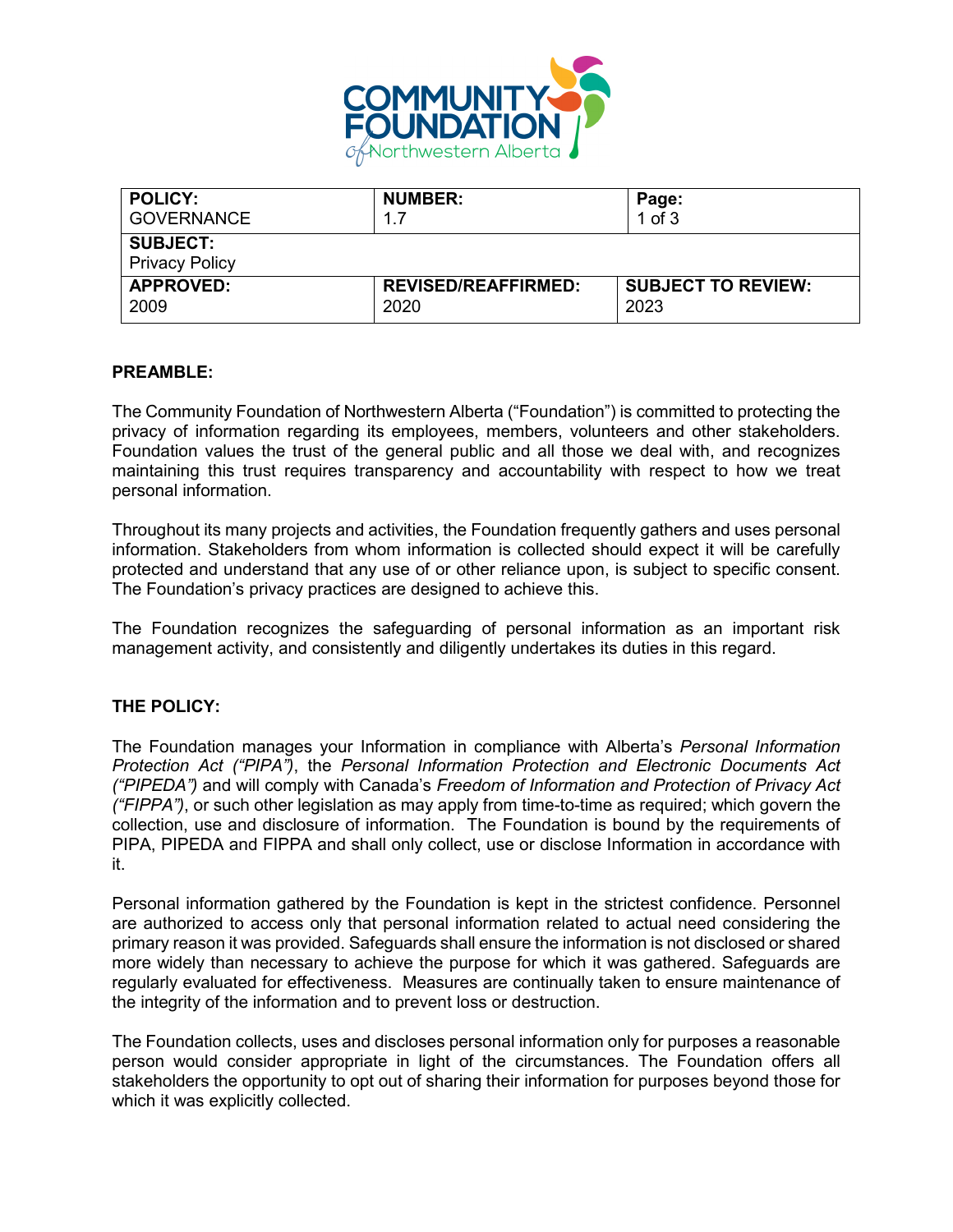The Foundation is accountable to a Board of Directors for the use and potential misuse of personal information. Decisions concerning disclosure shall be made with this accountability in mind, and an understanding of the consequences flowing from any potential misuse.

# **ACCESS TO PERSONAL INFORMATION**

Occasionally, the Foundation may receive specific requests from stakeholders to determine what personal information, if any, has been gathered by the Foundation about them. The Foundation shall respond detailing the existence, use or disclosure of the information and provide access to that information, if reasonable.

## **QUERIES OR COMPLAINTS**

Upon written request, the Foundation will make readily available information regarding policies and procedures specific to the management of personal information.

Complaints relating to privacy concerns may be submitted in writing to the Community Foundation of Northwestern Alberta's CEO or designate. Related procedures will be clearly explained and the Foundation will provide information about other available complaint mechanisms.

All complaints are investigated. If the Board of Directors determines an objection is justified, the Foundation will take all appropriate practical and administrative steps to remedy the situation. Personal information relating to volunteers, job applications and employees are subject to similar protocols.

#### *Contact Information*

Questions, concerns or complaints relating to this privacy policy on the treatment of personal information should be directed to:

| <b>Chief Executive Officer</b> |                |
|--------------------------------|----------------|
| Telephone:                     | (780) 538-2820 |
| Facsimile:                     | (780) 532-0672 |

Further information regarding personal privacy rights may be directed to the Office of the Information and Privacy Commissioner of Alberta:

[http://www.oipc.ab.ca](http://www.oipc.ab.ca/) Office of the Information and Privacy Commissioner of Alberta Suite 2460,  $801 - 6$ <sup>th</sup> Avenue SW Calgary, Alberta T2P 3W2 Telephone: (403) 297-2728<br>Toll Free: (888) 878-4044 (888) 878-4044 Facsimile: (403) 297-2711 [generalinfo@oipc.ab.ca](mailto:generalinfo@oipc.ab.ca)

or

the Privacy Commissioner of Canada: